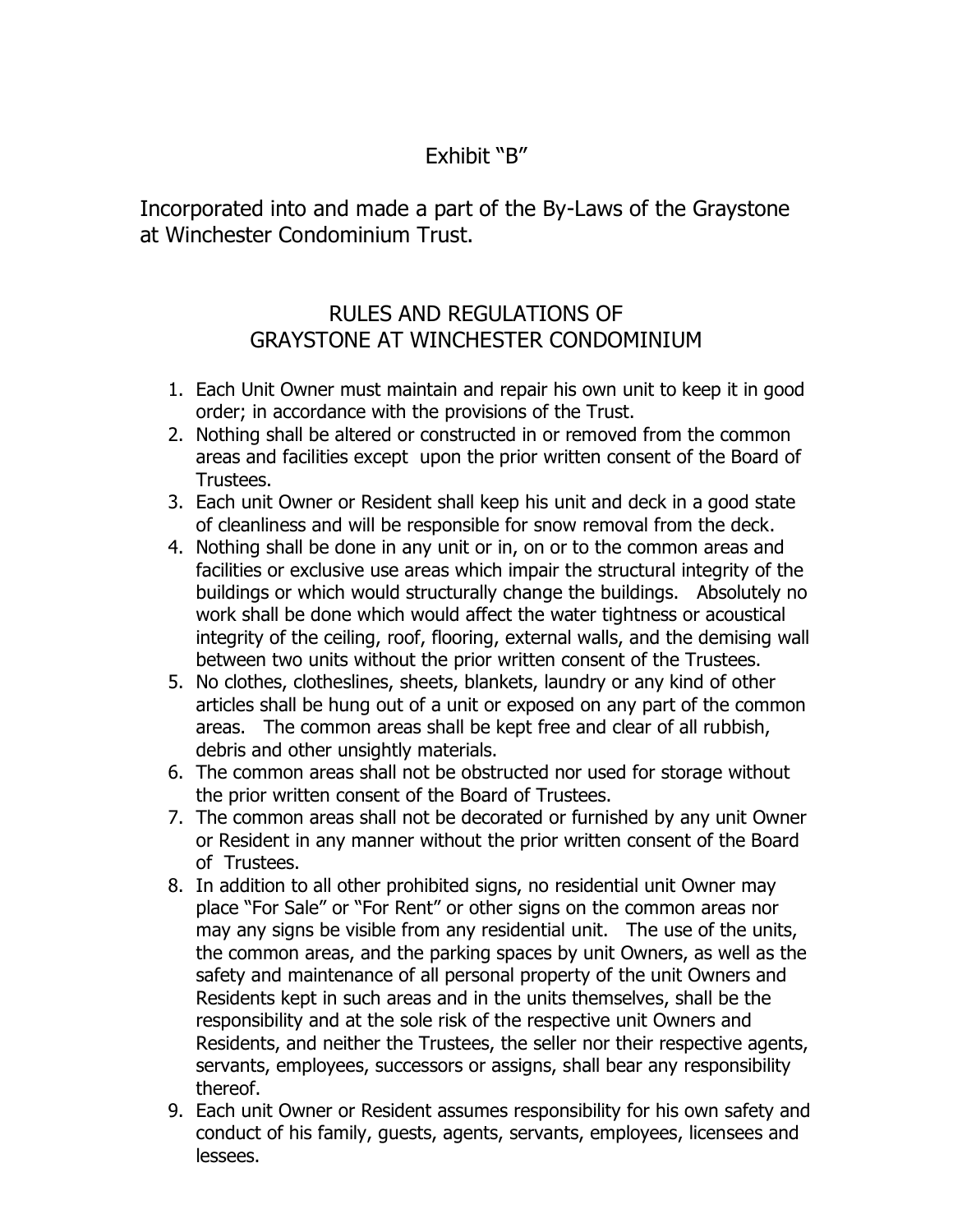- 10.Any consent or approval given under these Rules and Regulations may be added to, amended, or repealed at any time by the Board of Trustees.
- 11.Condominium Fees and related charges are due and payable the first day of each month. All units with balances outstanding as of the fifteenth of each month will be charge a late fee. Balances which remain unpaid will be referred to an attorney for collection. The cost of such collection action will be charged against the unit.
- 12.All unit Owners are required to provide the condominium with the name, address and contact person of each mortgage holder for their unit. Failure to do so in a timely manner many result in the trust securing the information from a "title search". The cost of completing said title search will be assessed against the unit.
- 13.No boats, campers, recreational vehicles or unlicensed or unregistered vehicles are permitted on the property.
- 14.All garbage and trash must be placed in the proper receptacles designed for refuse collection and no garbage or trash shall be placed elsewhere upon any of the common areas. Each unit Owner or Resident shall dispose of garbage and trash in accordance with the procedure promulgated by the Board of Trustees. Waste dumpsters require permission from the Property Manager.
- 15.Furniture, televisions, computers, monitors, hazardous waste, paint, solvents, oil, mattresses, appliances, etc. are not allowed to be disposed and special arrangements with a trash hauler must be made by the Owner or Resident at their own expense.
- 16.Owner/Resident will have two off-street parking spaces in the driveway. Cars owned by the Owner/Resident may not be parked on Graystone Circle street overnight. Guests will be permitted to park on the street. Unit Owners/Residents must make sure their guests park in only these spaces and that if the Owner/Resident or their guests or visitors park inappropriately then towing without further notice will occur at their risk and expense.
- 17.Pursuant to M.G.L. Chapter 183A and By-Laws, the Trust may assess fines and attorneys' fees against unit Owners for violations of the Master Deed, By-Laws and Rules and Regulations and these shall constitute a lien against the unit and be the personal liability of the unit Owner. The Trustees may establish a fine schedule from time to time.
- 18. Holiday seasonal decorations shall be permitted between December 1st and January  $30<sup>th</sup>$  of each year.
- 19.No fine may be levied initially for more than twenty-five (\$25.00) dollars for any one violation but for each day a violation continues after notice it shall be considered a separate violation and the Trustees may increase the amount of fines from twenty-five (\$25.00) dollars from time to time in its discretion.
- 20.No unit Owner shall make, permit or suffer any unreasonably disturbing noises or vibrations by means of a radio, phonograph, stereo, television, piano or other musical instrument, exercise equipment, Nordic or elliptical equipment, or rowing machines other device or form of technology of any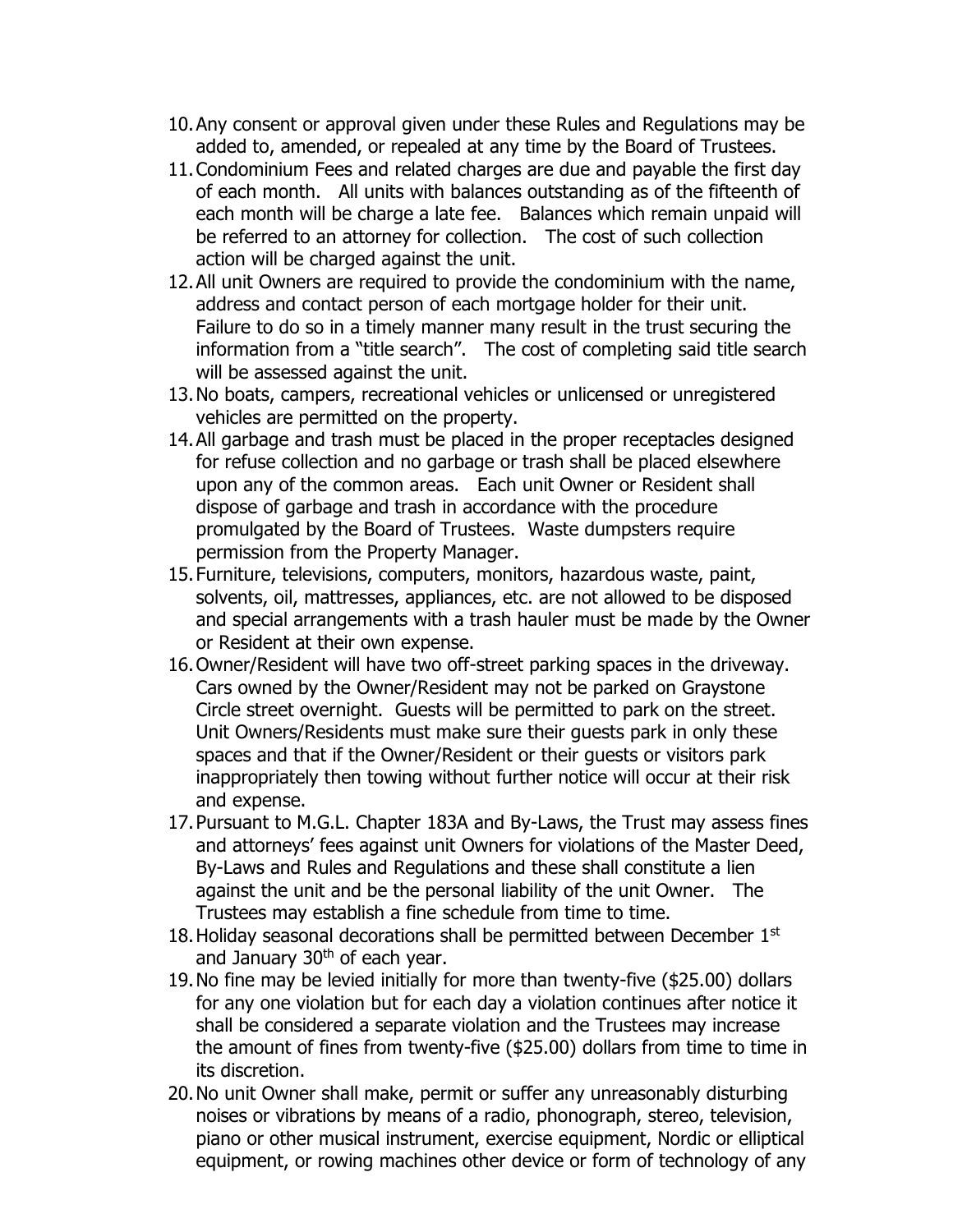description, or by means of any activity of any description taking place in the unit, or in any manner, by himself, his family, guests, agents, servants, or employees, nor do, permit or suffer anything by such persons that will unreasonable interfere with the rights, comforts or conveniences of other unit Owners or Residents. No radio, phonograph, stereo, television or other device shall incorporate outside deck or balcony speakers.

- 21.Except for areas, if any, designated by the Trustees, there shall be no storing or parking of carriages, bicycles, wagons, vehicles, trailers, tools, benches, chairs or other items, in any part of the common areas.
- 22.No bicycles or toys shall be kept in the driveway overnight.
- 23.The use of gas grills shall be in compliance with the regulations and requirements of the Town of Winchester. The use of charcoal grills is not permitted on the property. Any of the 16 units with raised decks that use a propane grill with an attached propane tank must have a fire extinguisher outside on the deck.
- 24.Each unit Owner shall keep his or her unit (and any Exclusive Use Areas) in a good state of preservation and cleanliness.
- 25.If any key or keys (or lock combinations) are entrusted by a unit Owner or Resident or by any member of his family, or by his agent, servant, employee, licensee, lessee or visitor, to a Trustee, or an agent or employee of the Trustees, including without limitation the managing agent of the Condominium, whether for such unit, garage, automobile, trunk, or other item of personal property, the acceptance of the key (or combination) shall be at the sole risk of such unit Owner or Resident, and such Trustees, agent, employee, and the Trustees shall not be liable for injury, loss, or damage of any nature whatsoever directly or indirectly resulting therefrom or connected therewith.
- 26.In addition to the other Rules contained herein and promulgated from time to time, the use of a terrace or deck appurtenant to a unit shall be subject to the following:
	- (i) Nothing shall be placed on a terrace, balcony or deck which in the opinion of the Trustees unreasonably obstructs sight lines from other units.
	- (ii) Any lighting installed by the unit Owner on a terrace, balcony or deck will be subject to the prior approval of the Trustees, and will be limited to incandescent accent lighting only.
	- (iii) All plantings and other landscaping on a terrace will be ornamental in nature (but may include herb gardens), and in no event will there be any artificial landscaping.
	- (iv) No windsocks, kites or wind chimes will be permitted to be hung, displayed, draped or posted to or from the inside or outside of windows or placed on the outside of doors of the buildings, or on the entrance doors to units, or from or on a terrace.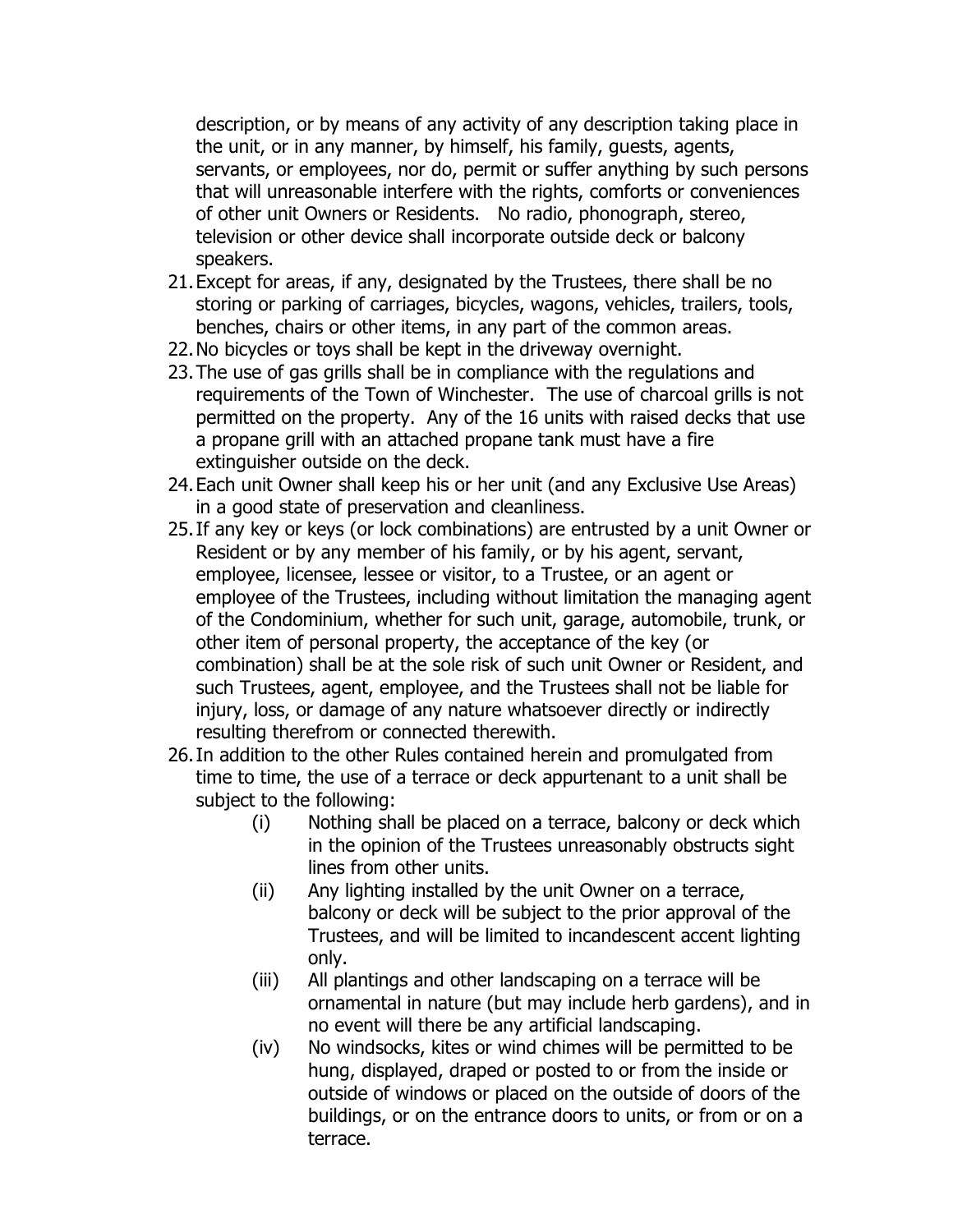- 27.All unit Owners shall install drapes, blinds or other window treatments on all exterior windows, the backing of which, when viewed from the exterior shall be white. All window shades, draperies, as well as any other window treatments and hanging materials which must be furnished and installed, and maintained, repaired and replaced by each unit Owner at the unit Owners' expense, must be fire resistant and in compliance with standards set by the New England Fire Insurance Rating Board, and may not be closer than one inch (1") to heating units.
- 28.No unit Owner shall permit or suffer the keeping at any time of any flammable, combustible or explosive fluid or substance in or on any portion of the condominium (including but not limited to his unit) except only for such lighting and cleaning fluids as are customary for residential use. No unit Owner shall permit or suffer the keeping at any time of any flammable, combustible or explosive fluid or substance in any vehicle parked in parking spaces, except for the gasoline or diesel fuel ordinarily contained within the fuel tank of such vehicle and used in its normal operation.
- 29.In the event that at any time or from time to times a unit Owner wishes to perform any work in his unit, other than cosmetic work, the unit Owner shall comply with the provisions of the Trust including, but not limited to, obtaining the appropriate permits from the Town of Winchester, providing the drawings, plans and permits to the Board of Trustees and obtaining the consent of the Trustees as applicable, in writing, prior to beginning the work.
- 30.Satellite Dishes: Notwithstanding any provision of the Master Deed, Declaration of Trust, and/or Rules and Regulations of the Association, the following Rules and Regulations regarding satellite dishes and antenna restrictions shall take precedent over the same:
	- 1. Reception Antenna means an antenna, satellite dish, or other structure used to receive video programming services intended for reception in the viewing area. Examples of video programming services include direct broadcast satellite services, multipoint distribution services, and television broadcast signals. The mast supporting the Reception Antenna, cabling, supports, guide wires, conduits, wiring, fasteners, bolts or other accessories for the Reception Antenna or similar structure is part of the Reception Antenna. A Reception Antenna that has limited transmission capability designed for the viewer to select or sue video programming is a Reception Antenna provided that it meets Federal Communications Commissions ("FCC") standards for radio frequency radiation. Structures similar to Reception Antennas are any structure, device, or equipment that is similar in size, weight and appearance to Reception Antenna.
	- 2. Transmission antennas means any antenna, satellite dish, or structure used to transmit radio, television, cellular, or other signals other than reception antennas. Transmission antennas are prohibited.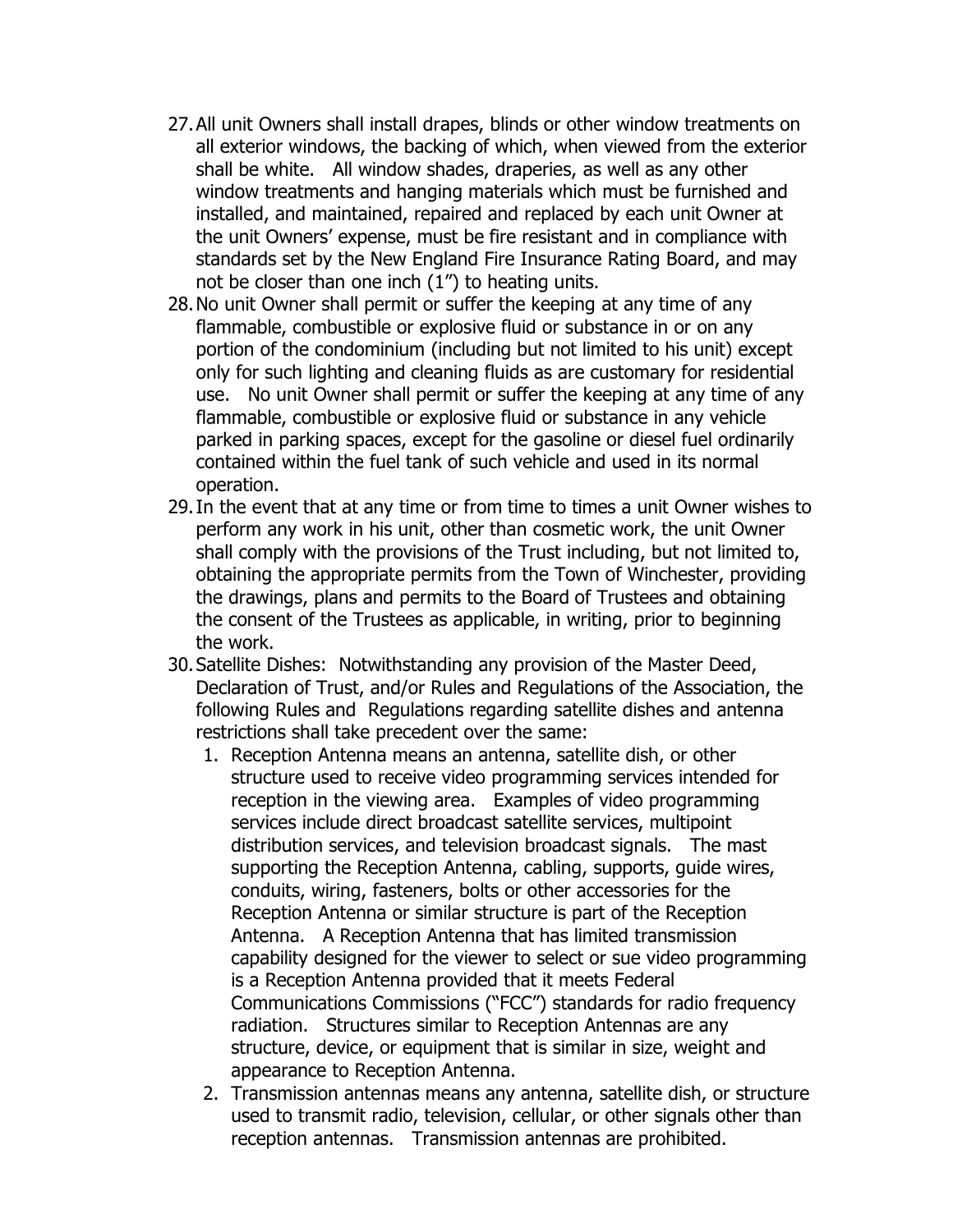3. (a) No resident shall install a Reception Antenna on any portion of the common area and facilities unless the area is a limited common element or exclusive use area granted pursuant to the provisions of the Master Deed creating then Condominium.

(b) A Reception Antenna shall not encroach on the air space of another owner's unit or limited common area or onto the general common areas. Rather, the Reception Antenna must be kept within the boundary of the limited common area. Limited common areas are a cube bounded at the lower limit by the described area (e.g. deck, patio, terrace, yard, etc.) at the sides by the vertical extension of the boundaries of the described area and at the top by surface above.

The following are defined in the Mater Deed as limited common areas and, subject to the foregoing, are permissible sites for Reception Antennas: the balconies and patios adjacent to the units to which there is direct access from a given unit. Should a resident believe other limited common areas exist which is a permissible site should contact the Board to discuss the same.

(c) For purposes of this Rule, residents shall include owners, tenants, and/or lessees of units in the Condominium Association.

- 4. If a Reception Antenna is installed in a limited common area as defined in the Master Deed, such installation shall be subject to the following:
	- A. Reception Antenna shall be no larger than necessary for the reception of an acceptable quality signal; provided that under no circumstances shall Reception Antennas for direct broadcast satellite dishes be larger than one meter in diameter.
	- B. Reception Antennas must be placed in areas that are shielded from view from outside the project or from other units to the extent possible; provided that nothing in this Rule shall require Reception Antenna to be placed where it precludes reception of an acceptable quality signal unless no acceptable reception is available in any exclusive use area. In no event may antennas be installed on roofs, lawns or other common areas. Residents must first attempt to install the antenna within the units. If an acceptable signal is not possible, residents must next attempt to install the antenna on their exclusive use balconies and or patio area, preferably below the top level of balconies and/or patio railing, as a second choice. Connections of wiring must be through a part of the building nearest the installation that is defined in the Master Deed as being part of the unit, such as the frame of the glass of the nearest window or sliding glass door of the unit, and may not be connected through general common areas, such as building walls. All wiring shall be run so as to be as inconspicuous as possible. If a resident wished to run wiring through a common area such as an exterior wall, this must be in strict compliance with standards established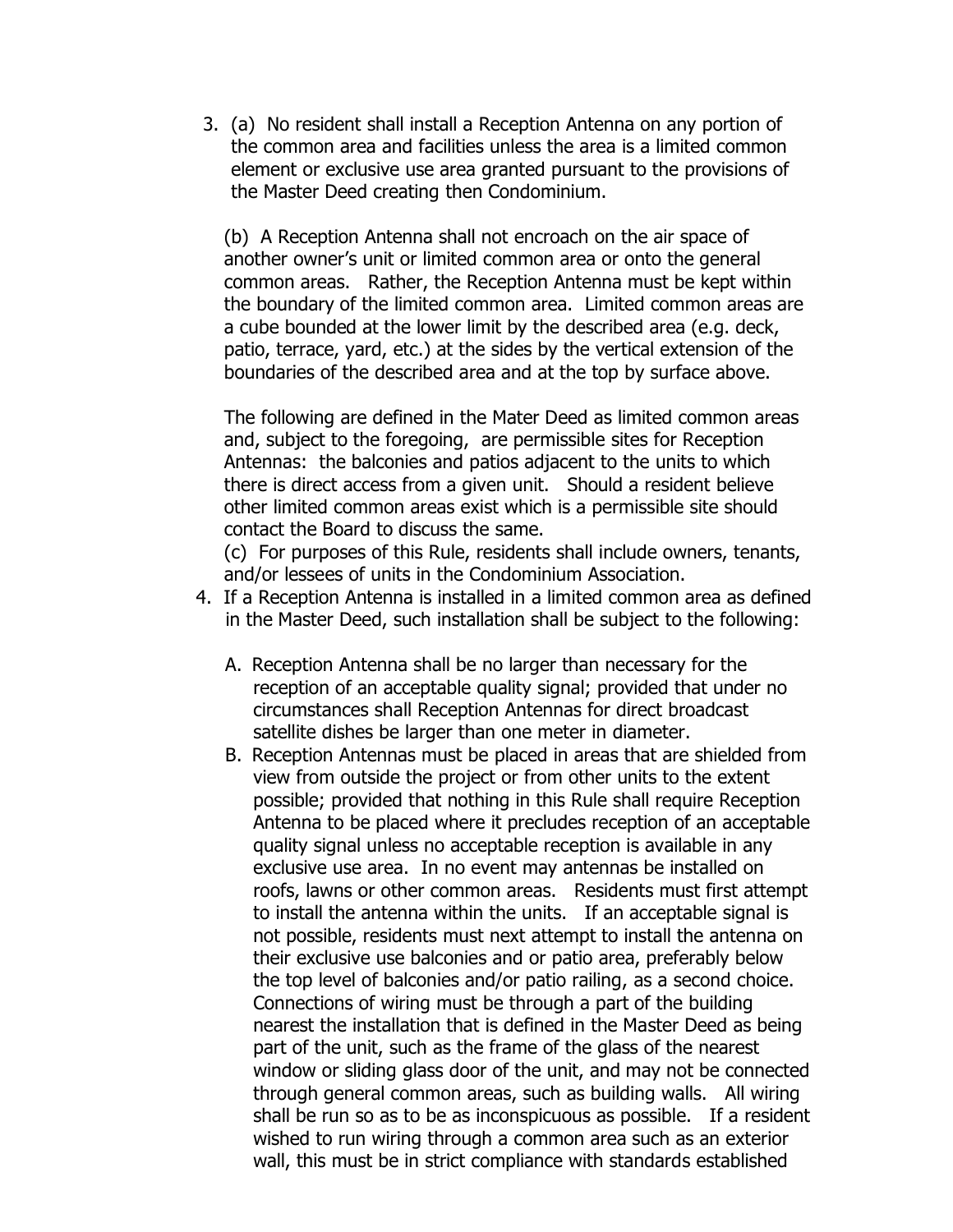by the Board of Trustees to ensure the structural an watertight integrity of the Condominium.

- C. Reception Antennas and similar structures shall not be placed in areas where it blocks fire exits, walkways, ingress or egress from an area, including a unit, fire lanes, fire hoses, fire extinguishers, safety equipment, electrical panels, or other areas necessary for the safe operation of the Condominium. The purpose of this Rule is to permit evacuation of the units and project and provide clear access for emergency personnel.
- D. Reception Antennas and similar structures shall not be placed within two (2) feet of electrical power lines and in no event shall they be placed within an area where it can be reached by the play in the electrical power lines. The purpose if this Rule is to prevent injury or damage resulting from contact with the power lines.
- E. The Board may require Reception antennas placed outside the building be painted to match, or be compatible with, the color of the building. If they do so they will publish a list of acceptable colors. Such painting will not be required if it interferes with reception. In addition, the Board may require a resident to install and maintain inexpensive screens or plants to shield the Reception Antenna from view consistent with the requirements of the Federal Communications Commissions rules.
- F. Any resident installing, maintaining, or using a Reception Antenna shall do so in such a way that it does not materially damage the general common elements of the units, void any warranties of the Association or other owners, or impair the water tight integrity of the buildings.
- G. The residents who own or use the Reception Antenna are responsible for all costs associated with their Reception antenna including, but not limited to costs to (1) repair, maintain, remove and replace the Reception Antenna; (2) repair damages to the common elements, the unit, other units, and other property caused by the installation, existence or use of the Reception Antenna; (3) pay for medical expenses incurred by persons injured by installation, existence, or use of the Reception Antenna; and (4) reimburse residents of the Association for damages caused by the installation, existence, or use of the Reception Antenna. If the installation is made by a contractor, evidence of insurance of the installation in satisfactory kinds and amounts shall be provided to the Association prior to the commencement of work, naming the Association as an additional names insured, all as set forth in Exhibit "A" attached hereto and incorporated herewith.
- H. Due to safety concerns relating to the falling of structures, all Reception Antennas shall be securely attached to the balcony, patio or ground provided that such is a limited common element. Otherwise, Reception Antennas shall be attached to a pole which is mounted in a weighted base of sufficient weight to prevent falling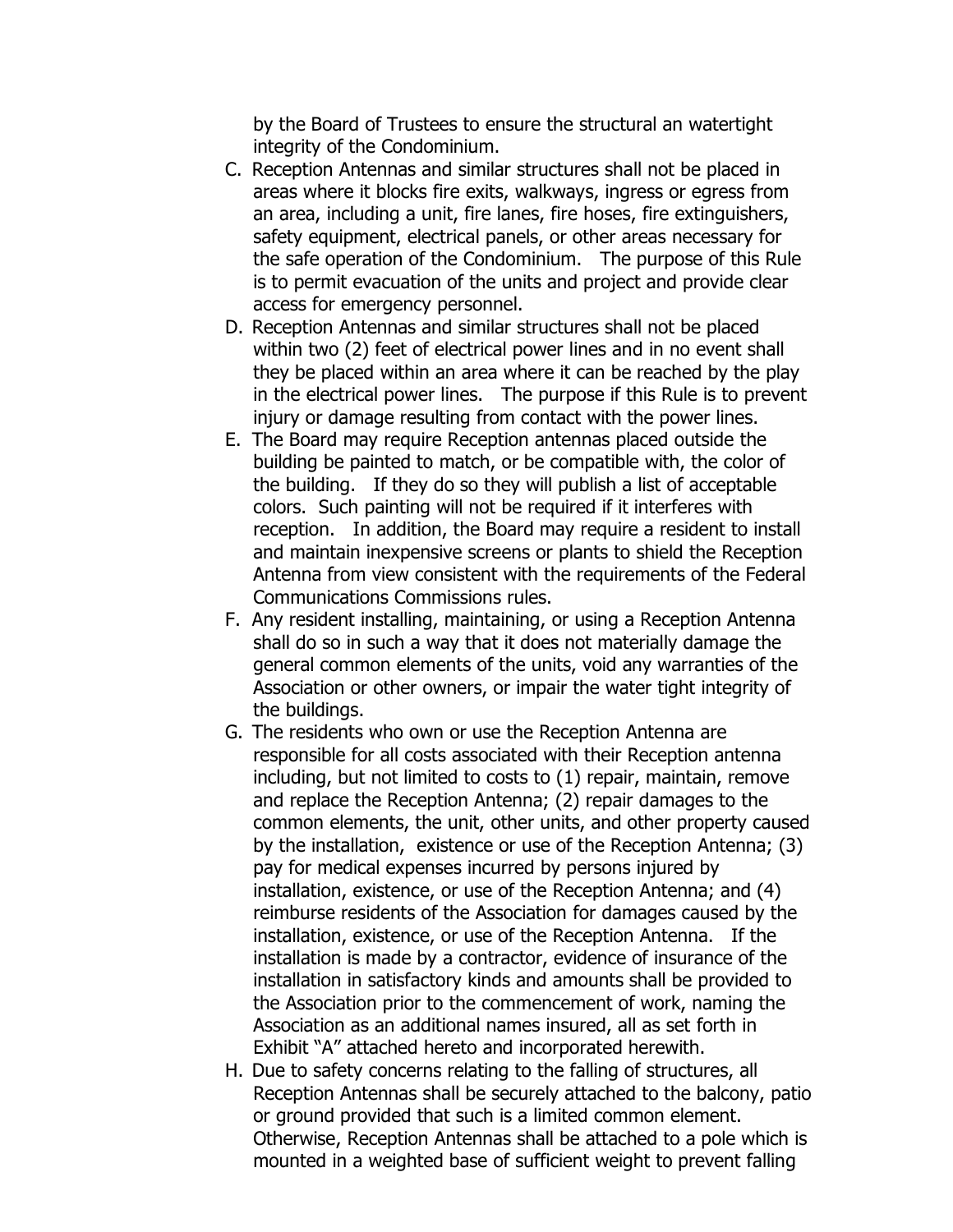under anticipatable conditions If a resident desires to attach a Reception Antenna to a walk, railing, fence, partition, or other element which is part of the common areas and abuts/adjoins the limited common area where the Reception Antenna is to be placed, they must first obtain permission from the Board upon terms which ensure the structural and watertight integrity of the Condominium or adhere to standards published by the Board for this purpose, if such have been established.

- I. To the fullest extent permitted by the law, residents shall indemnify and hold harmless the Board, the Board's representatives, consultants, agents, attorneys and employees, unit owners, tenants, guests, and invitees or any of them, from and against claims, damages, losses and expenses, including but not limited to, reasonable attorney's fees arising out of or resulting from the installation of any reception antenna contemplated hereunder.
- J. Notwithstanding any provision hereunder, the Board shall report, upon compliance by the resident of this Rule, the installation of any reception antenna to the Master Insurance Policy. Said resident shall hereafter be responsible for any increase in insurance premiums as a result of any installation contemplated hereunder, and agrees to remit to the Trustees any monies due and owing as a result thereof within thirty (30) days of being assessed the same. Further, notwithstanding the provisions of the Condominium Documents, the cost in excess of available insurance proceeds of repairing or restoring any damage to the common areas and facilities or to any unit which is caused by and work contemplated hereunder by the resident shall be charged solely to the resident.
- K. Residents shall not permit their Reception Antenna to fall into disrepair or to become a safety hazard.
- 5. In the event of a violation of these Rules, the Association ,may bring an action for declaratory relief with the Federal Communications Commission ("FCC") or any court having jurisdiction over the matter. If, for any reason, the FCC or Court determines that there has been a violation, a fine e1uivalent to the maximum allowed under the Condominium Documents shall be imposed. Notwithstanding the same, no attorney's fees shall be collected or assessed and no fines or other penalties shall accrue while a proceeding is pending to determine the validity of any restrictions. The resident shall have a period of twenty-one (21) days in which to comply with any adverse ruling by the FCC or Court, and during such period, neither a fine nor penalty may be collected, unless the Trustees demonstrate in the above proceedings which resulted in ad adverse ruling to the resident, that the resident's claim and the proceeding was frivolous.
- 6. Transmission Antennas other than as indicated in Paragraphs 2 and 2 hereunder are prohibited.
- 7. A resident installing a Reception Antenna shall promptly notify the Board thereof on the form attached to these rules. If the work is to